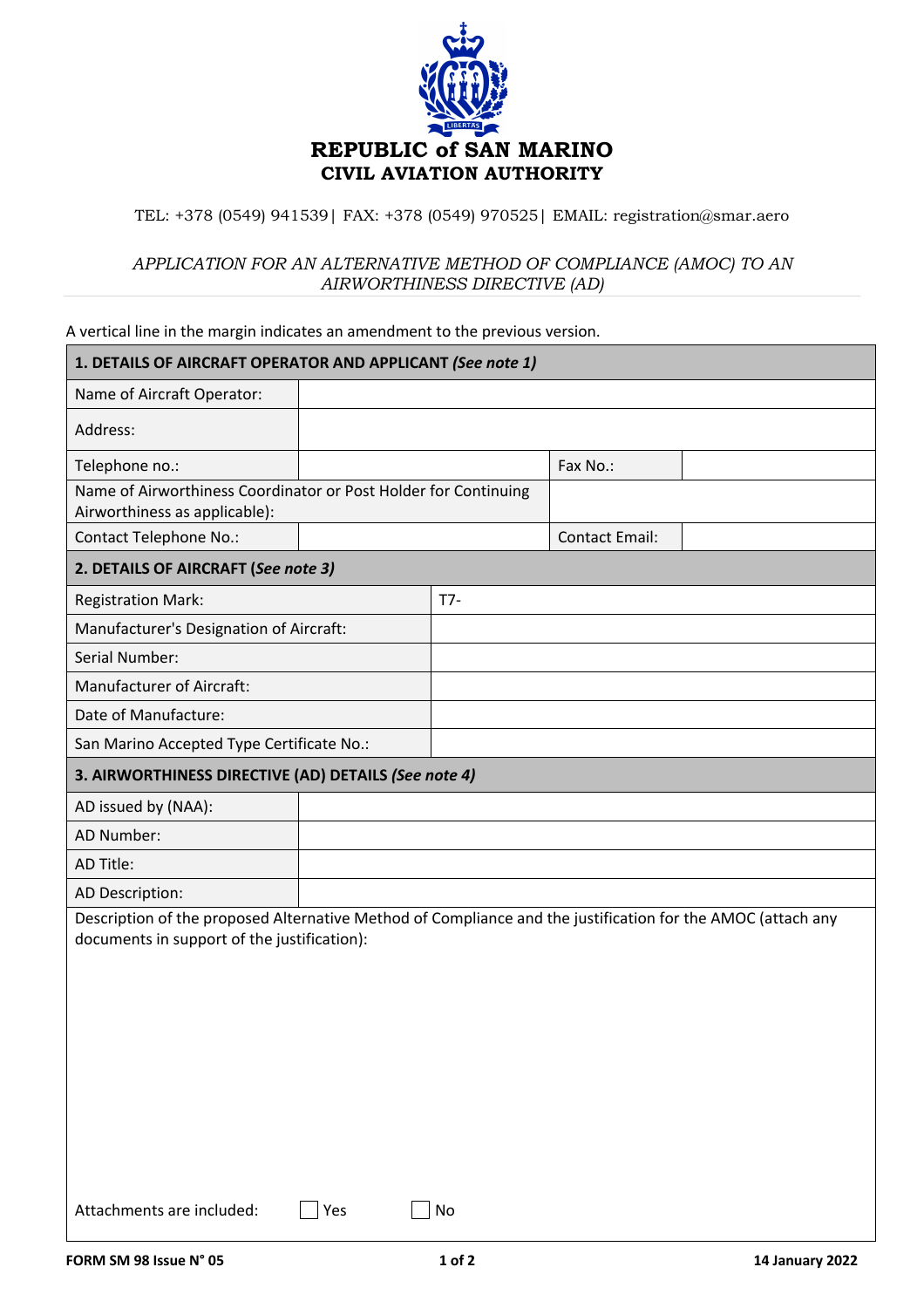## **4. AIRWORTHINESS COORDINATOR OR POSTHOLDER FOR CONTINUING AIRWORTHINESS DECLARATION**

| I hereby declare that to the best of my knowledge the particulars entered on this application are accurate in every |
|---------------------------------------------------------------------------------------------------------------------|
| respect.                                                                                                            |

| agree to pay all charges in connection with this application in accordance with the current Scheme of Fees. |  |                                          |  |  |  |  |
|-------------------------------------------------------------------------------------------------------------|--|------------------------------------------|--|--|--|--|
| Date:                                                                                                       |  | Position of Applicant:                   |  |  |  |  |
| Name of Applicant:                                                                                          |  | Signature of Applicant:                  |  |  |  |  |
| <b>CAA SMR USE ONLY</b>                                                                                     |  |                                          |  |  |  |  |
| Date Application<br>Received:                                                                               |  | Date of<br>Recommendation:               |  |  |  |  |
| Names of any FOI Inspectors consulted, if applicable.<br>If none, state NONE.                               |  |                                          |  |  |  |  |
| Name of<br>Airworthiness Inspector<br>recommending approval:                                                |  | Signature of<br>Airworthiness Inspector: |  |  |  |  |
| Comments:                                                                                                   |  |                                          |  |  |  |  |
| <b>SAN MARINO CAA APPROVAL</b>                                                                              |  |                                          |  |  |  |  |
| Date:                                                                                                       |  | <b>SM CAA Approval</b><br>Reference:     |  |  |  |  |
| Approved by (Name):                                                                                         |  | Signature:                               |  |  |  |  |